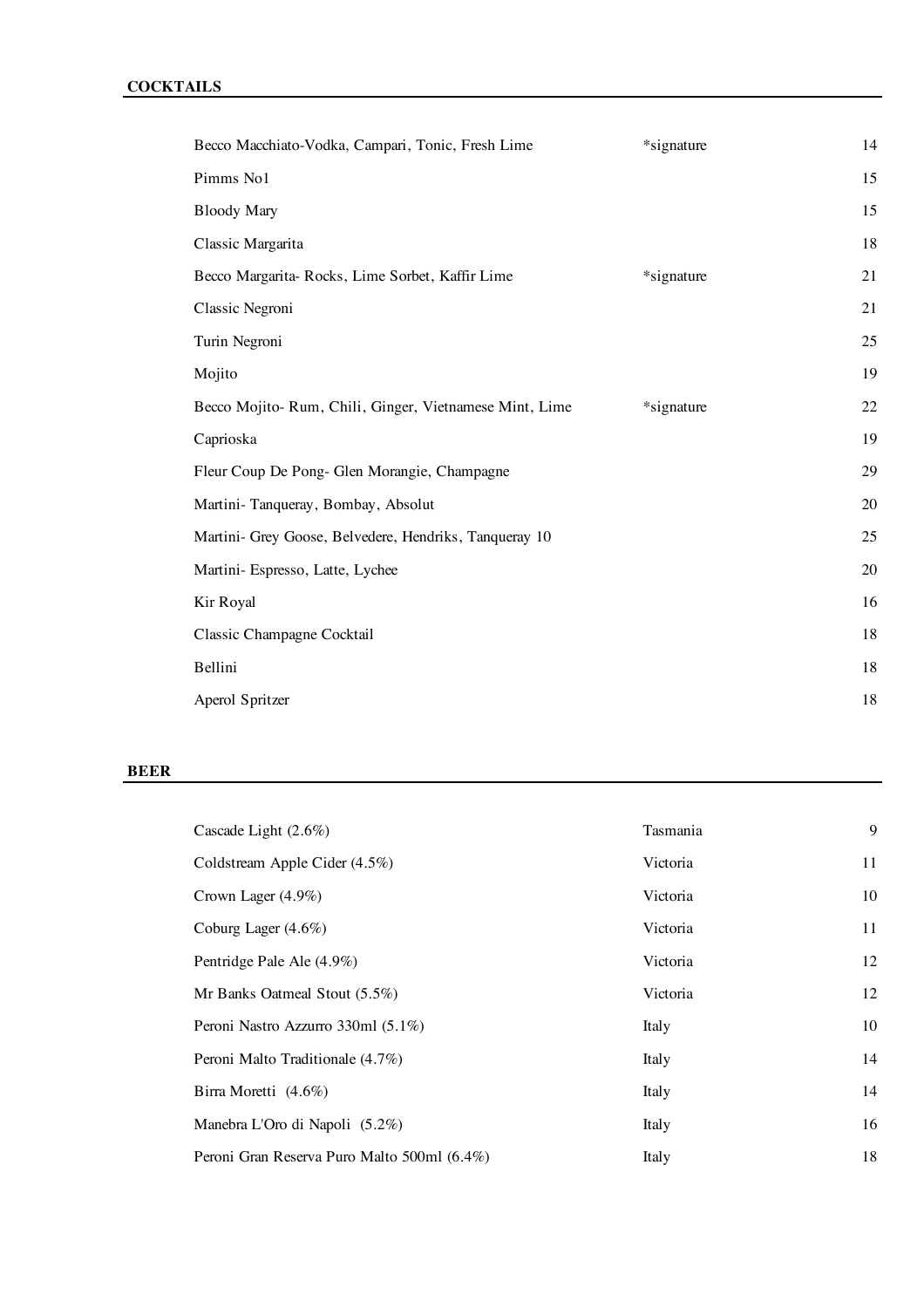# **BECCO BY THE GLASS/DECANTER 150ML/500ML**

| N/V  | Salatin Treviso Extra Dry Prosecco DOC 120ml | Treviso       | 15    |
|------|----------------------------------------------|---------------|-------|
| N/V  | Pommery Brut 120ml                           | Champagne     | 24    |
|      |                                              |               |       |
| 2019 | Yarra Peaks Chardonnay                       | Yarra Valley  | 15/45 |
| 2020 | Antonio Delle Venezie Pinot Grigio DOC       | Alto Adige    | 16/48 |
| 2020 | Elgee Park Riesling                          | Mornington    | 15/45 |
| 2020 | Monte Ronca Calvarina Soave DOC              | Veneto        | 15/45 |
| 2019 | Ocean Eight Pinot Gris                       | Mornington    | 18/54 |
|      |                                              |               |       |
| 2019 | Chateau la Gordonne Rose                     | Provence      | 16/48 |
|      |                                              |               |       |
| 2020 | Allies Assemblage Pinot Noir                 | Mornington    | 17/51 |
| 2017 | A Rodda Cuvee de Chez (Cabernet Blend)       | Beechworth    | 16/48 |
| 2015 | Jozza by Vinea Marson                        | Heathcote     | 17/51 |
| 2018 | Menhir Salento Primitvo IGP                  | Puglia        | 15/45 |
| 2019 | Camporsino Chianti DOCG                      | Tuscany       | 15/45 |
|      |                                              |               |       |
| 2017 | Freeman Dolcino Botrytis 120ml               | Hilltops, NSW | 14    |

### **SPARKLING WINES & CHAMPAGNE**

| N/V | Salatin Treviso Extra Dry Prosecco DOC | Veneto       | 58  |
|-----|----------------------------------------|--------------|-----|
| N/V | Boron Prosecco Frizzante DOC           | Veneto       | 62  |
| N/V | Domaine Chandon                        | Yarra Valley | 85  |
| N/V | Bellavista Cuvee Brut DOCG             | Franciacorta | 185 |
| N/V | Pommery Brut                           | Champagne    | 160 |
| N/V | Mumm Cordon Rouge Brut                 | Champagne    | 165 |
| N/V | Moet & Chandon Brut                    | Champagne    | 185 |
| N/V | Laurent-Perrier La Cuve Brut           | Champagne    | 245 |
| N/V | Perrier Jouet Grand Brut               | Champagne    | 255 |
| N/V | <b>Bollinger Special Cuvee Brut</b>    | Champagne    | 275 |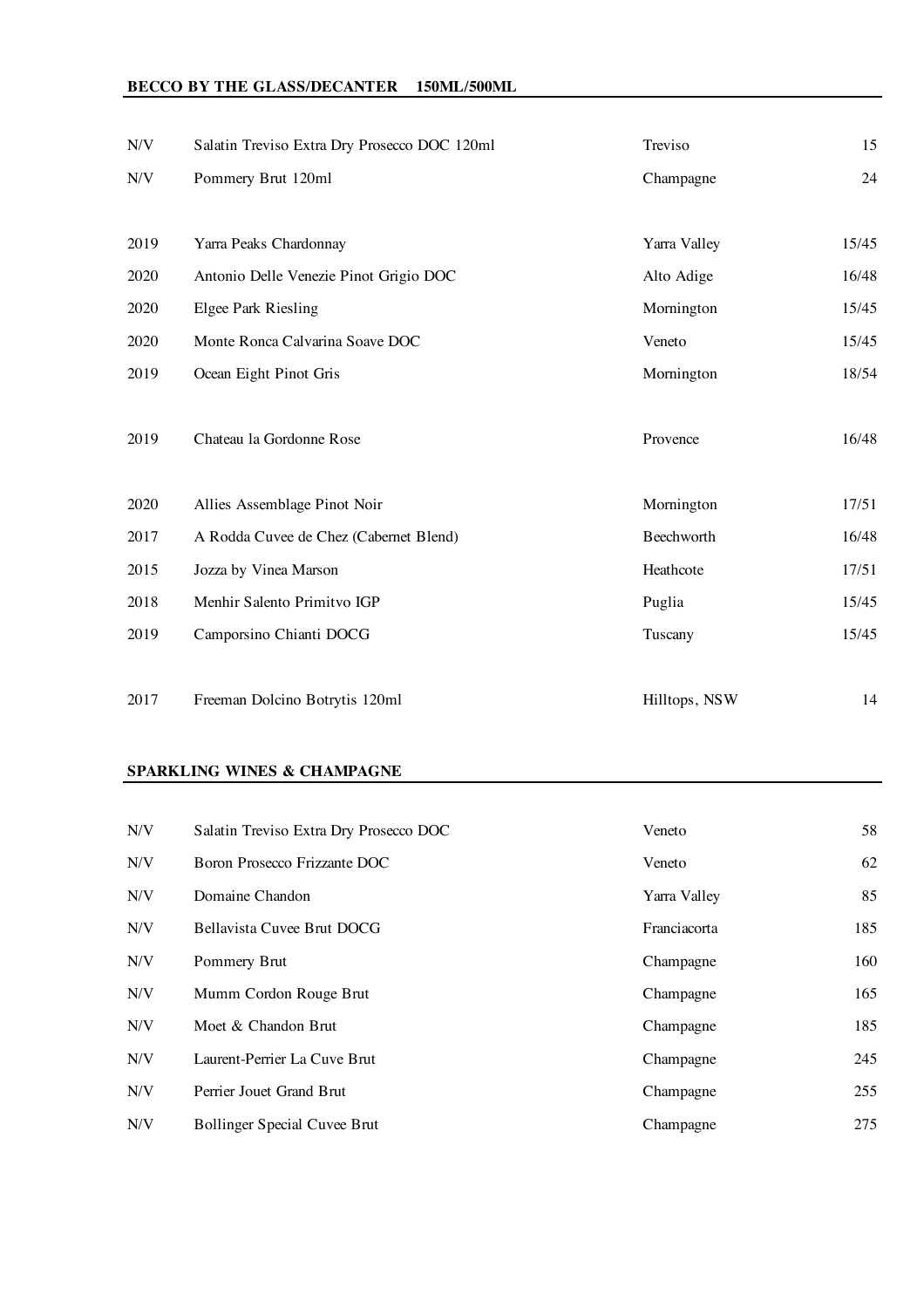| 2019 | Chateau la Gordonne Rose | Provence | 70 |
|------|--------------------------|----------|----|
| 2020 | Abbatiello Rosato        | S.A      | 49 |
| 2017 | Villa Sparina Rose DOC   | Piedmont | 92 |

### **AROMATICS**

| 2020 | Green Acres Sauvignon Blanc          | Marlborough    | 56  |
|------|--------------------------------------|----------------|-----|
| 2020 | Rill House Fume Blanc                | Macedon Ranges | 80  |
| 2019 | Morin Sancere                        | Loire Valley   | 98  |
| 2020 | Elgee Park Riesling                  | Hilltops, NSW  | 64  |
| 2019 | Cave De Turckheim Riesling Tradition | Alsace         | 74  |
| 2018 | Albert Mann Gewurtztraminer          | Alsace         | 114 |
| 2020 | <b>Baillieu Pinot Gris</b>           | Mornington     | 68  |
| 2020 | Ocean Eight Pinot Gris               | Mornington     | 72  |

### **CHARDONNAY**

| 2019 | Yarra Peaks                           | Yarra Valley          | 60  |
|------|---------------------------------------|-----------------------|-----|
| 2018 | Squitchy Lane                         | Yarra Valley          | 75  |
| 2020 | Sawyer                                | Adelaide Hills        | 78  |
| 2020 | Domaine Seguinot-Bordet Petit Chablis | Chablis               | 89  |
| 2020 | Allies Tuerong                        | Mornington            | 93  |
| 2020 | Cascina Sot DOC                       | Piedmont              | 95  |
| 2019 | Sailor Seeks Horse One Monkey         | Tasmania              | 98  |
| 2019 | Daniel Dampt & Fils Chablis           | Chablis               | 105 |
| 2019 | Rill House My Deer Bride              | <b>Macedon Ranges</b> | 110 |
| 2016 | Curly Flat                            | Macedon Ranges        | 120 |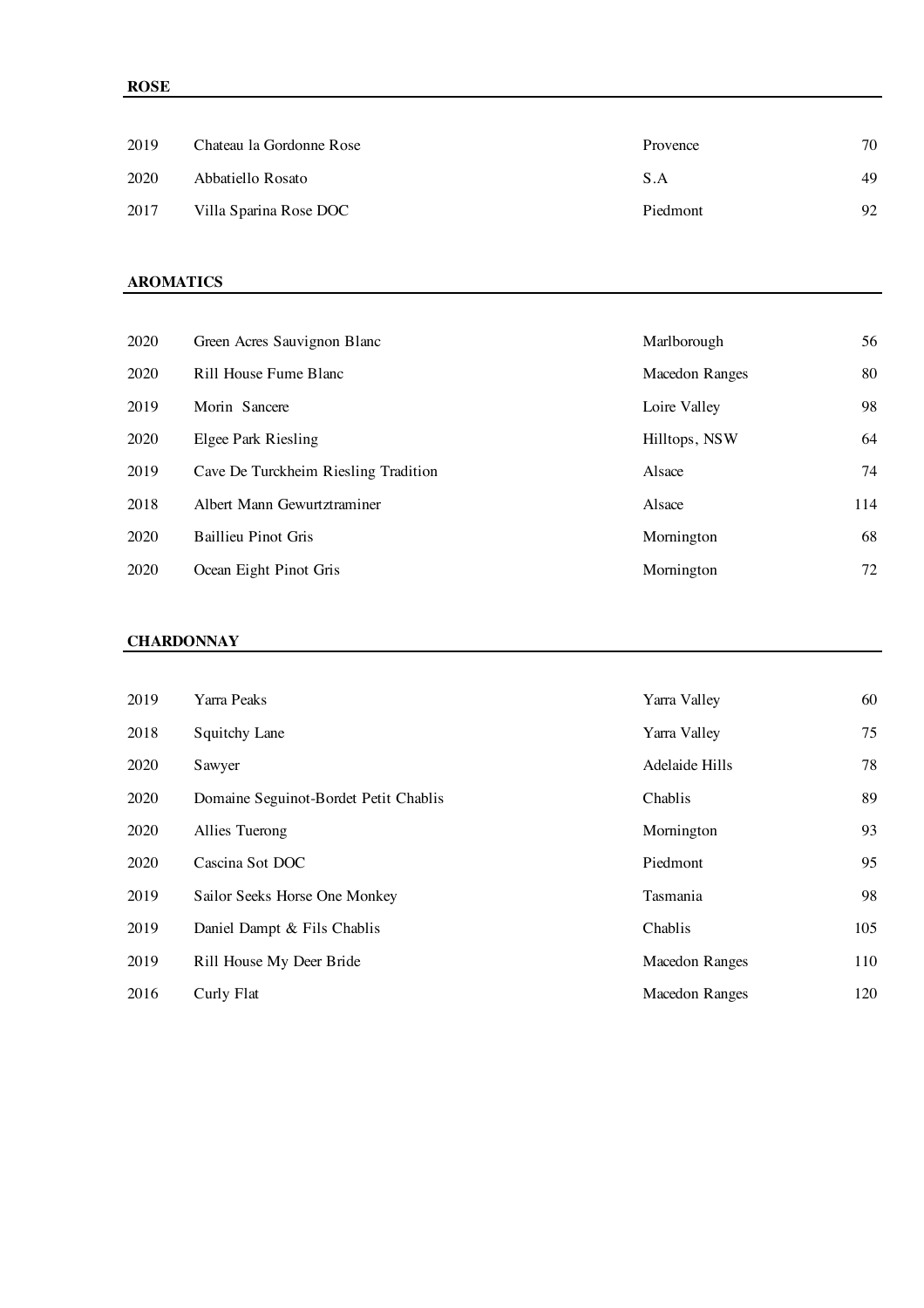### **ITALIAN WHITES**

| 2021 | Antonio Delle Venezie Pinot Grigio DOC | Veneto     | 65  |
|------|----------------------------------------|------------|-----|
| 2020 | Erste+Neue Pinot Grigio DOC            | Alto Adige | 85  |
| 2020 | St Michael Eppan Pinot Grigio DOC      | Alto Adige | 75  |
| 2020 | Franz Haas Pinot Grigio DOC            | Alto Adige | 89  |
| 2020 | Ronco dei Tassi Pinot Grigio DOP       | Friuli     | 95  |
| 2018 | Schiopetto Pinot Grigio DOC            | Friuli     | 145 |
| 2020 | Jermann Pinot Grigio IGT               | Friuli     | 145 |
| 2020 | Villa Raiano Campania Falanghina IGT   | Campania   | 76  |
| 2020 | Castellari Bergaglio Gavi Fornaci DOCG | Piedmont   | 88  |
| 2020 | Villa Sparina Gavi DOCG                | Piedmont   | 102 |
| 2019 | Jankara Vermentino di Gallura DOCG     | Sardegna   | 110 |
| 2020 | Monte Ronca Calvarina Soave DOC        | Veneto     | 69  |
| 2020 | Pieropan Soave Classico DOC            | Veneto     | 80  |
| 2019 | Pieropan Soave Classico Calvarino DOC  | Veneto     | 115 |

### **SANGIOVESE AND BLENDS**

| 2020 | Sawyer Sangiovese                                       | Adelaide Hills | 69  |
|------|---------------------------------------------------------|----------------|-----|
| 2016 | Vinea Marson Sangiovese                                 | Heathcote      | 78  |
| 2020 | Camporsino Chianti DOCG                                 | Tuscany        | 60  |
| 2018 | Castello Colle Massari Rigoleto DOC                     | Tuscany        | 65  |
| 2018 | Le Corti Chianti Classico DOCG                          | Tuscany        | 90  |
| 2019 | Felsina Chianti Classico DOCG                           | Tuscany        | 125 |
| 2019 | Gaja Ca Maranda Promis (Merlot, Shiraz, Sangiovese) IGT | Tuscany        | 184 |
| 2017 | Boscarelli Vino Nobile di Montepulciano DOCG            | Tuscany        | 165 |
| 2018 | Martoccia Rosso di Montalcino DOC                       | Tuscany        | 83  |
| 2019 | Fuligni Rosso di Montalcino DOC                         | Tuscany        | 172 |
| 2016 | Costanti Rosso di Montalcino DOC                        | Tuscany        | 230 |
| 2016 | Tenute Silvio Nardi Brunello di Montalcino DOCG         | Tuscany        | 299 |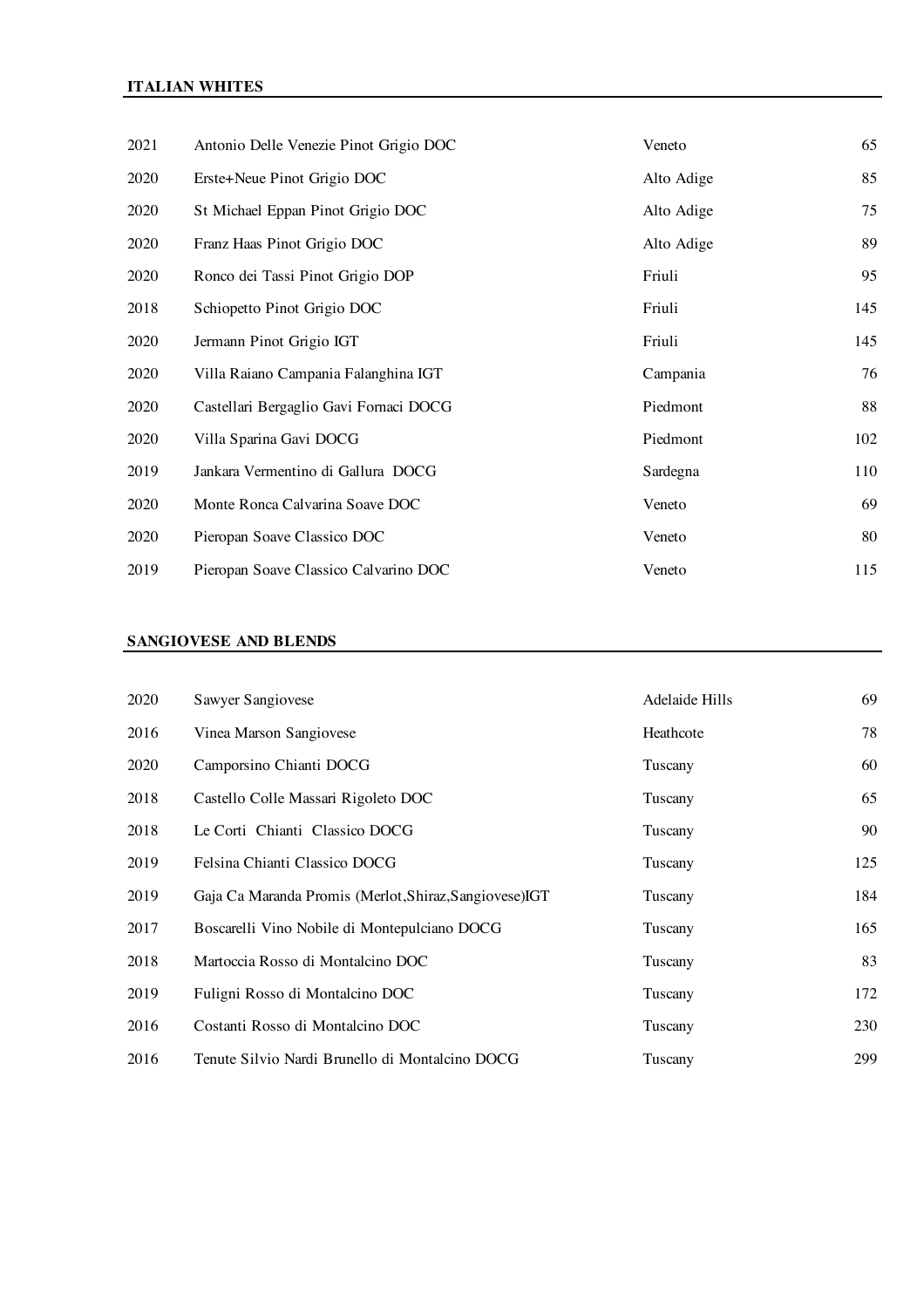## **OTHER ITALIAN RED VARIETALS**

| 2020 | Umani Ronchi Montepulciano d'Abruzzo DOC             | Abruzzo  | 55  |
|------|------------------------------------------------------|----------|-----|
| 2019 | Tenuta Montanello Barbera DOC                        | Piedmont | 78  |
| 2018 | Poderi Colla Barbera d'Alba 'Costa Bruna' DOC        | Piedmont | 105 |
| 2019 | Marcarini Nebbiolo 'Lasarin' DOC                     | Piedmont | 90  |
| 2019 | Palladino Nebbiolo D'Alba DOC                        | Piedmont | 91  |
| 2017 | Fay Valtellina Superiore Costa Bassa (Nebbiolo) DOCG | Piedmont | 115 |
| 2020 | Brezza Langhe Nebbiolo DOC                           | Piedmont | 118 |
| 2016 | Domenico Clerico Barolo DOCG                         | Piedmont | 250 |
| 2016 | Brezza Langhe Barolo DOCG                            | Piedmont | 230 |
| 2016 | Boasso Barolo Serralunga DOCG                        | Piedmont | 220 |
| 2020 | Menhir Salento Primitvo IGP                          | Puglia   | 62  |
| 2019 | Pietradolce Etna Rosso DOC                           | Sicily   | 92  |
| 2019 | Speri Valpolicella Ripasso DOC                       | Veneto   | 115 |
| 2013 | Speri Amarone DOC                                    | Veneto   | 295 |

### **PINOT NOIR**

| 2018  | Goodman Nikkal                    | Yarra Valley          | 64  |
|-------|-----------------------------------|-----------------------|-----|
| 2021  | Allies Assemblage                 | Mornington            | 70  |
| 2019  | Wilhelm Walsh Pinot Nero DOC      | Alto Adige            | 71  |
| 2019  | Kurtatsche Pinot Nero DOC         | Alto Adige            | 77  |
| 2018  | Domaine AC Bourgogne              | Burgundy              | 85  |
| 20202 | Chard Farm River Run              | Central Otago         | 88  |
| 2019  | Elgee Park                        | Mornington            | 99  |
| 2020  | Erste+Neue Pinot Nero DOC         | Alto Adige            | 102 |
| 2019  | Rochford Dans Les Bois            | Yarra Valley          | 110 |
| 2017  | Curly Flat                        | <b>Macedon Ranges</b> | 135 |
| 2018  | Bannockburn                       | Geelong               | 142 |
| 2019  | Franz Haas Pinot Nero DOC         | Alto Adige            | 145 |
| 2020  | Chatto Intrigue                   | Tasmania              | 165 |
| 2020  | Chatto Savigny les Beaune 1er Cru | Burgundy              | 320 |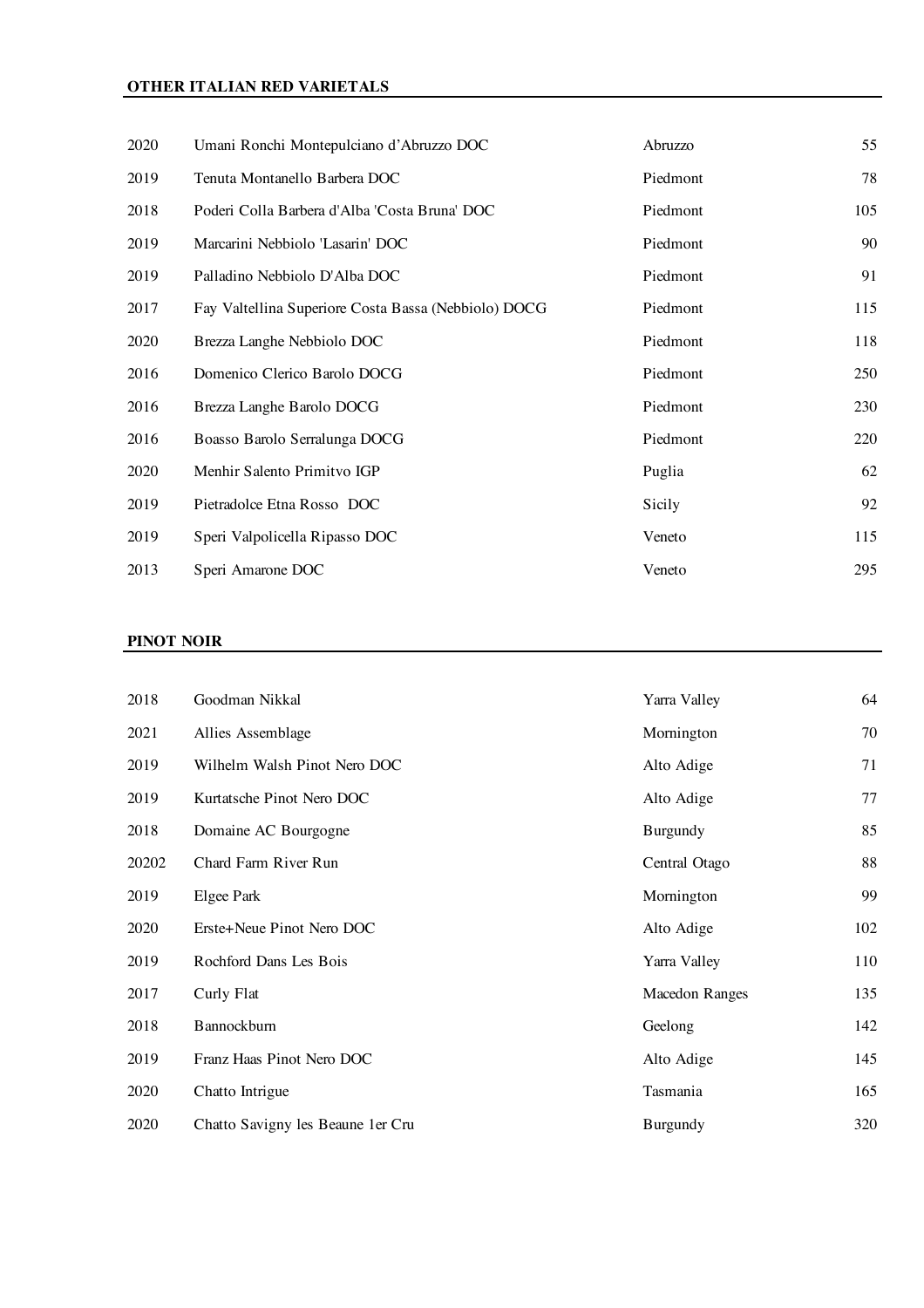# **CABERNETS**

| 2018 | Domaine Naturaliste Cabernet Sauvignon       | Margaret River    | 56  |
|------|----------------------------------------------|-------------------|-----|
| 2019 | Rochford La Gauche Cabernet Sauvignon        | Yarra Valley      | 60  |
| 2018 | A Rodda Cuvee de Chez                        | <b>Beechworth</b> | 65  |
| 2017 | Castelli Cabernet Sauvignon                  | Frankland River   | 72  |
| 2017 | Squitchy Lane Cabernet Sauvignon             | Yarra Valley      | 90  |
| 2018 | Wantirna Estate Amelia Cabernet Merlot       | Yarra Valley      | 155 |
| 2011 | Wantirna Estate Hannah Cabernet Franc Merlot | Yarra Valley      | 280 |

### **SHIRAZ & BLENDS**

| 2019 | Stud Farm Road Shiraz            | Heathcote      | 55  |
|------|----------------------------------|----------------|-----|
| 2018 | Caviste Shiraz                   | Yarra Valley   | 64  |
| 2019 | Yarra Peaks Shiraz               | Yarra Valley   | 65  |
| 2015 | Jozza by Vinea Marson            | Heathcote      | 67  |
| 2019 | <b>Bull Lane Shiraz</b>          | Heathcote      | 68  |
| 2019 | One Block Yellingbo Shiraz       | Yarra Valley   | 85  |
| 2016 | Tait Basket Press Shiraz         | <b>Barossa</b> | 105 |
| 2017 | Good Catholic Girl James Brazill | Clare Valley   | 140 |
| 2017 | Mitollo G.A.M.                   | McLaren Vale   | 130 |
| 2016 | Lloyd Brothers White Chalk       | McLaren Vale   | 180 |

### **DESSERT WINE**

| 2012 | Il Palazzo Vin Santo DOC 375ml                      | Tuscany         | 65  |
|------|-----------------------------------------------------|-----------------|-----|
| 2017 | Freeman Dolcino Botrytis 500ml                      | Hilltops, NSW   | 49  |
| 2020 | Marcarini Moscato D'Asti DOCG 750ml                 | Piedmont        | 68  |
| 2018 | Vespa Moscato 750ml                                 | Victoria        | 49  |
| 2019 | Elio Perrone Sourgal Moscato D'Asti DOCG 375ml      | Piedmont        | 40  |
| 2020 | Domaine des Bernadins Muscat Beames de Venise 375ml | <b>Rhone</b>    | 75  |
| 2010 | Chateau Rounieu Suaternes 375ml                     | <b>B</b> ordeux | 110 |
| 2018 | Moscadello di Montalcino 500ml                      | Tuscany         | 135 |
| 2013 | Castello di Querceto Vin Santo DOC 500ml            | Tuscany         | 140 |
| 2015 | Umani Ronchi Maximo IGT 375ml                       | Piedmont        | 130 |